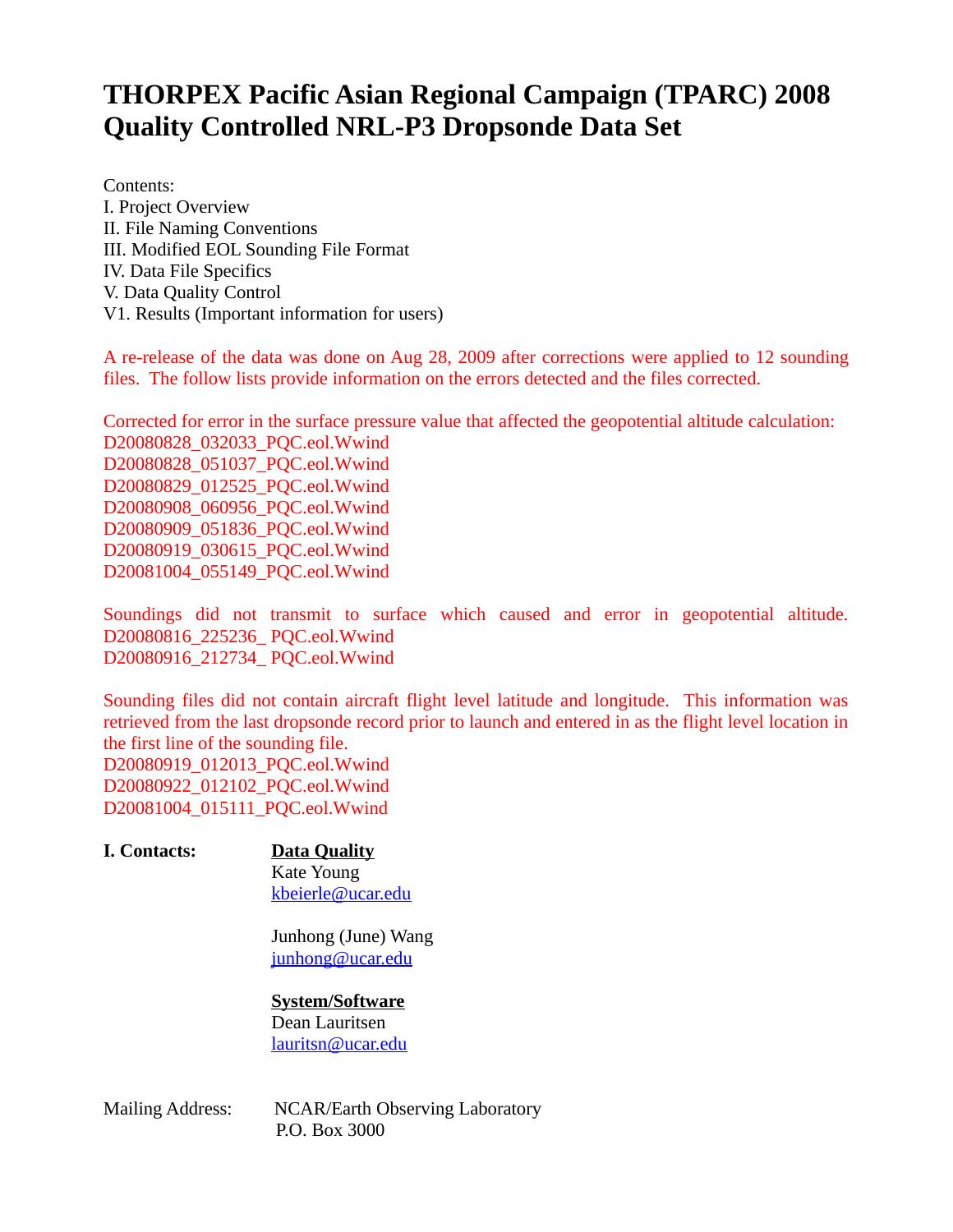1850 Table Mesa Drive Boulder, CO 80307; USA

For more information on the NCAR GPS Dropsonde System please visit the following site: <http://www.atd.ucar.edu/rtf/facilities/dropsonde>

### **I. Dataset Overview**

The THORPEX Pacific Asian Regional Campaign (TPARC) was an International project, conducted in the Western Pacific, aimed at collecting measurements to increase understanding of the mechanisms that lead to improved predictive skill of high impact weather events, and to provide data for research to examine typhoon genesis*.* There were four separate aircraft used in the project, each equipped for dropsonde deployment, the NOAA NRL-P3, the Airforce C-130, the Taiwanese Astra, and the DLR Falcon. The TPARC NRL-P3 final archive contains 475 dropsondes launched between August 12 and October 4, 2008 (Figure. 1).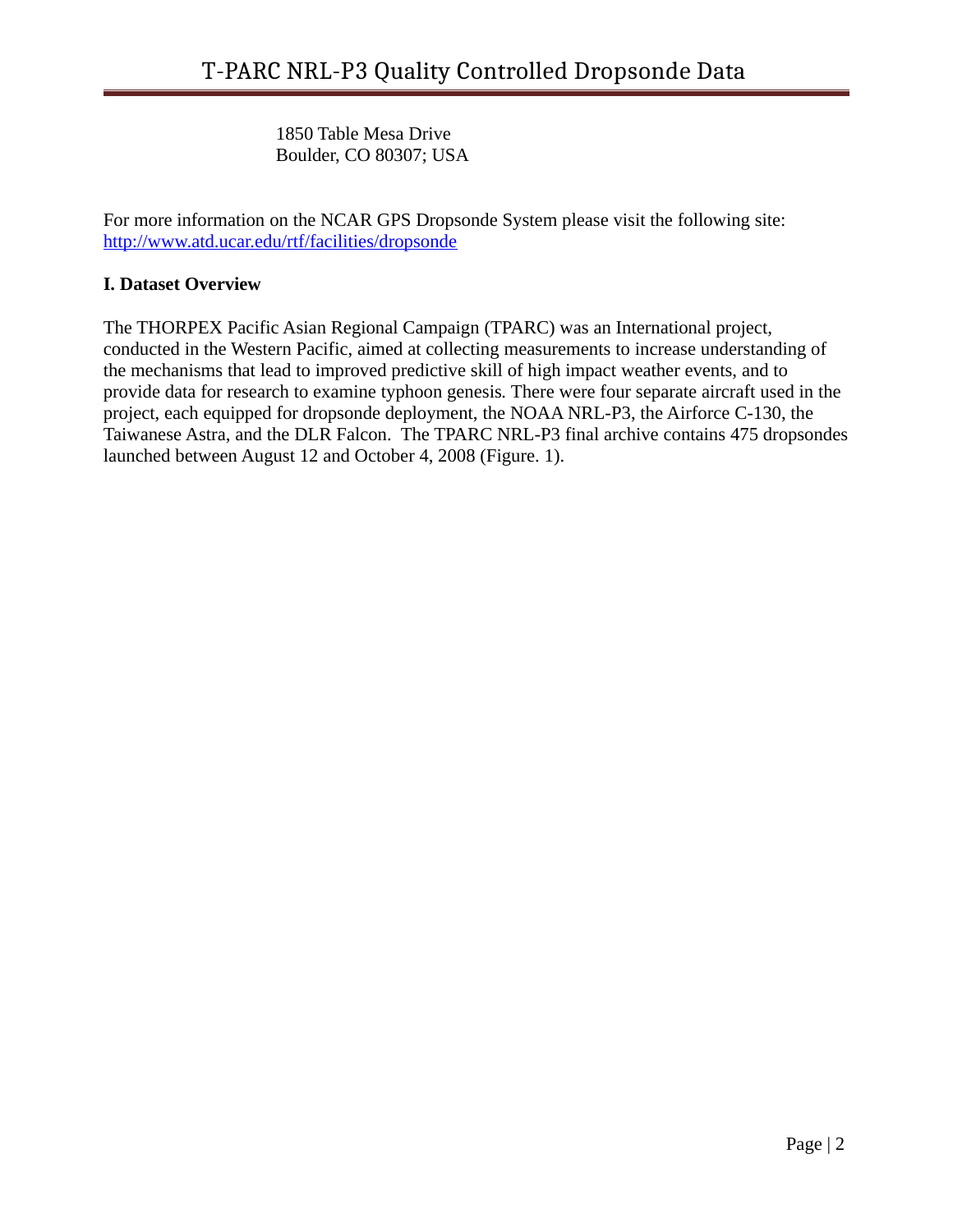## T-PARC NRL-P3 Quality Controlled Dropsonde Data



Figure 1 Map of the dropsonde launch locations from the NRL-P3. Different flights are distinguished by different colors.

| Research Flight Numbers - Dates of Flight (mm/dd) |                    |                    |
|---------------------------------------------------|--------------------|--------------------|
| $RF01 - 08/12$                                    | RF09 - 09/09       | RF17 - 09/21-09/22 |
| $RF02 - 08/15 - 08/16$                            | RF10 - 09/11       | $RF18 - 09/23$     |
| RF03 - 08/16-08/17                                | RF11 - 09/13-09/14 | RF19 - 09/24-09/25 |
| $RF04 - 08/17 - 08/18$                            | RF12 - 09/14-09/15 | RF21 - 09/26-09/27 |
| $RF05 - 08/28$                                    | RF13 - 09/16-09/17 | RF22 - 10/02-10/03 |
| RF06 - 08/29                                      | RF14 - 09/18       | RF23 - 10/03-10/04 |
| RF07 - 09/01                                      | RF15 - 09/19       |                    |
| RF08 - 09/08                                      | RF16 - 09/20       |                    |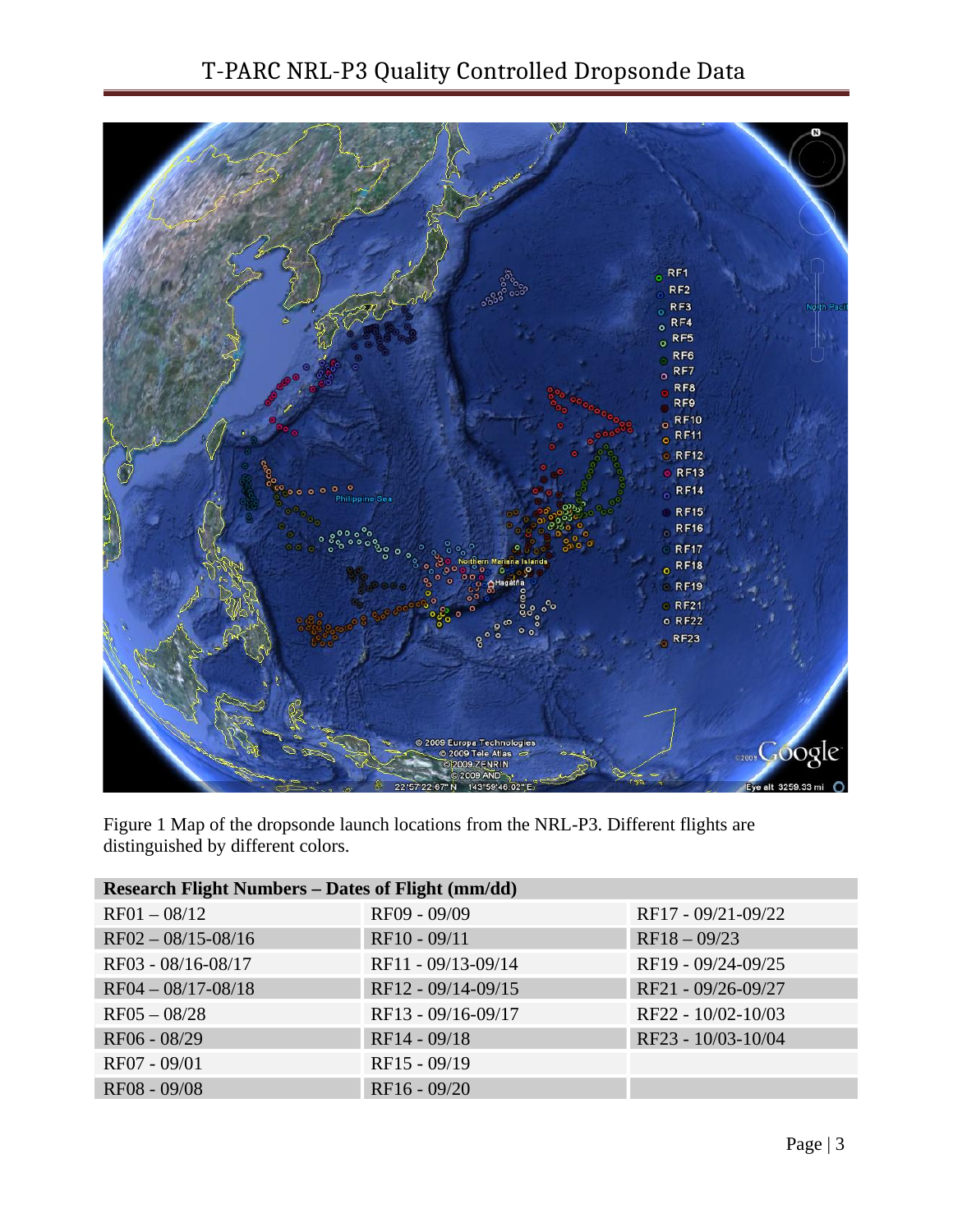#### **III. Modified EOL Sounding File Format**

The EOL format is an ascii text format that includes a header, with detailed project and sounding information, and typically seventeen columns of high resolution data (Table 1). **For the TPARC dropsonde data files, this format has been modified to include two additional columns containing calculated vertical velocity of the air motion**. The "D" files are half-second resolution data files with appropriate corrections and quality control measures applied. The naming convention for these files is - "D", followed by "yyyymmdd\_hhmmss\_PQC.eol.Wwind" where  $yyyy = year$ , mm = month, hh = hour of the day GMT, mm = minute of the hour, ss = second of the hour (which refer to the launch time of the sonde) and ".eol.Wwind" refers to the eol file format type, and vertical wind component that is included in the data files.

The header records contain information including data type, project name, site location, actual release time, and other specialized information. The first seven header lines contain information identifying the sounding. The release location is given as : lon (deg min), lon (dec. deg), lat (deg min), lat (dec. deg), altitude (meters). Longitude in deg min is in the format: ddd mm.mm'W where ddd is the number of degrees from True North (with leading zeros if necessary), mm.mm is the decimal number of minutes, and W represents W or E for west or east longitude, respectively. Latitude has the same format as longitude, except there are only two digits for degrees and N or S for north/south latitude. The following three header lines contain information about the aircraft data system and auxiliary information and comments about the sounding. The last 3 header lines contain header information for the data columns. Line 12 holds the field names, line 13 the field units, and line 14 contains dashes (--- characters) signifying the end of the header. Data fields are listed below in Table 2.

| EOL Sounding Format/1.0                                                                  |  |
|------------------------------------------------------------------------------------------|--|
| TPARC RF1/NRL P3, N677F                                                                  |  |
|                                                                                          |  |
| 127 11.70'E 127.195000, 20 59.33'N 20.988800, 3789.50                                    |  |
| 2008, 09, 11, 02:10:12                                                                   |  |
| 053116003/Vaisala RSS903 & Ublox TIM-Lx                                                  |  |
| IWADTS/02:10/13                                                                          |  |
| emk/none, Good Drop                                                                      |  |
|                                                                                          |  |
|                                                                                          |  |
| Time UTC Press Temp Dewpt RH Uwind Vwind Wspd Dir dZ GeoPoAlt Lon Lat GPSAlt Wwind Wwind |  |
| sec hh mm ss mb C C % m/s m/s m/s deg m/s m<br>deg deg<br>m/s<br>m/s<br>m                |  |
|                                                                                          |  |
|                                                                                          |  |

Table 1 Example of EOL format used for both dropsonde and radiosonde sounding files.

| Field | Parameter | <b>Inits</b> | Measured/Calculated |
|-------|-----------|--------------|---------------------|
| No    |           |              |                     |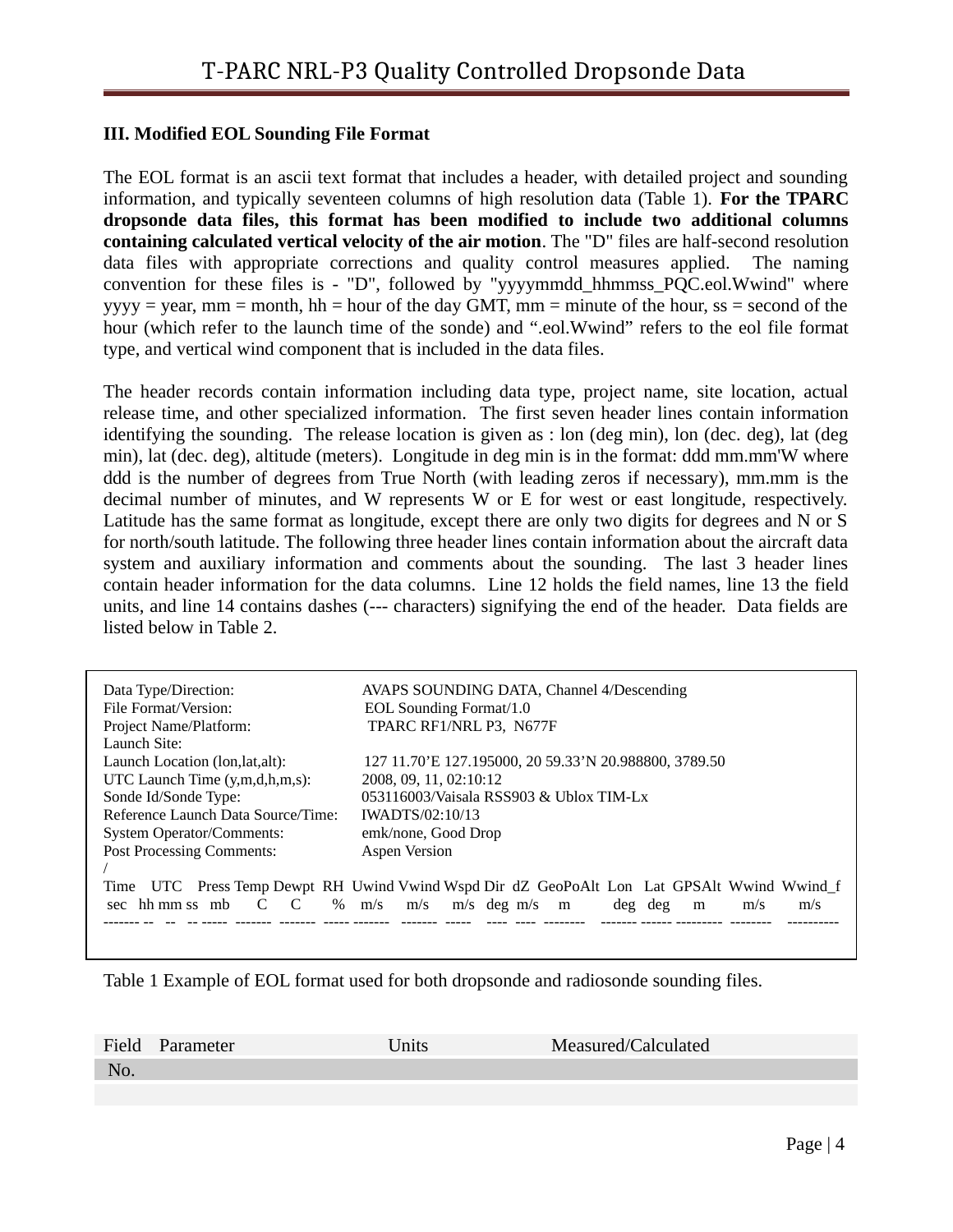|                | <b>Time</b>                   | <b>Seconds</b>   |            |  |
|----------------|-------------------------------|------------------|------------|--|
| $\overline{2}$ | <b>UTC Hour</b>               | Hours            |            |  |
| 3              | <b>UTC Minute</b>             | <b>Minutes</b>   |            |  |
| $\overline{4}$ | <b>UTC Second</b>             | <b>Seconds</b>   |            |  |
| 5              | Pressure                      | <b>Millibars</b> | Measured   |  |
| 6              | Dry-bulb Temp                 | Degrees C        | Measured   |  |
| 7              | Dewpoint Temp                 | Degrees C        | Calculated |  |
| 8              | <b>Relative Humidity</b>      | Percent          | Measured   |  |
| 9              | <b>U Wind Component</b>       | Meters/Second    | Measured   |  |
| 10             | V Wind Component              | Meters/Second    | Measured   |  |
| 11             | <b>Wind Speed</b>             | Meters/Second    | Measured   |  |
| 12             | <b>Wind Direction</b>         | <b>Degrees</b>   | Measured   |  |
| 13             | <b>Ascension Rate</b>         | Meters/Second    | Calculated |  |
| 14             | <b>Geopotential Altitude</b>  | <b>Meters</b>    | Calculated |  |
| 15             | Longitude                     | <b>Degrees</b>   | Measured   |  |
| 16             | Latitude                      | Degrees          | Measured   |  |
| 17             | <b>GPS</b> Altitude           | <b>Meters</b>    | Measured   |  |
| 18             | Vertical Wind                 | Meters/Second    | Calculated |  |
| 19             | <b>Filtered Vertical Wind</b> | Meters/Second    | Calculated |  |

Table 2 Lists data fields provided in the modified EOL format ascii soundings.

#### **IV. Data File Specifics**

The files contain data collected at half-second intervals. The variables pressure, temperature, and relative humidity are calibrated values from measurements made by the dropsonde. The dew point is calculated from the temperature and relative humidity. The geopotential altitude value is calculated from the hydrostatic equation using first available pressure, temperature, and relative humidity. For the dropsondes specifically, if the sonde is launched over water and transmits data to the surface, the height is calculated by integrating from the surface (sea level) upward. However, if the sonde failed to transmit data to the surface or if the dropsonde is launched over land, because of unknown surface elevations, we integrate from the flight level down. The descent rate of the dropsonde is computed using the time-differentiated hydrostatic equation. All wind and position (lat, lon and alt) data are computed from GPS navigation signals received from the sonde. At the request of the PIs', the vertical wind velocity was added to the data files. It was calculated from the pressure-calculated and theoretical dropsonde fall rates. The filtered vertical wind is the calculated vertical wind subjected to a 20 second low pass filter. The algorithm for calculating the vertical wind is described in details in Wang et al. (2009, Wang, J., J. Bian, W. O. Brown, H. Cole, V. Grubisic, and K. Young, 2009: Vertical air motion from T-REX radiosonde and dropsonde data. J. Atmos. Oceanic Technol., in press).

#### **V. Data Quality Control**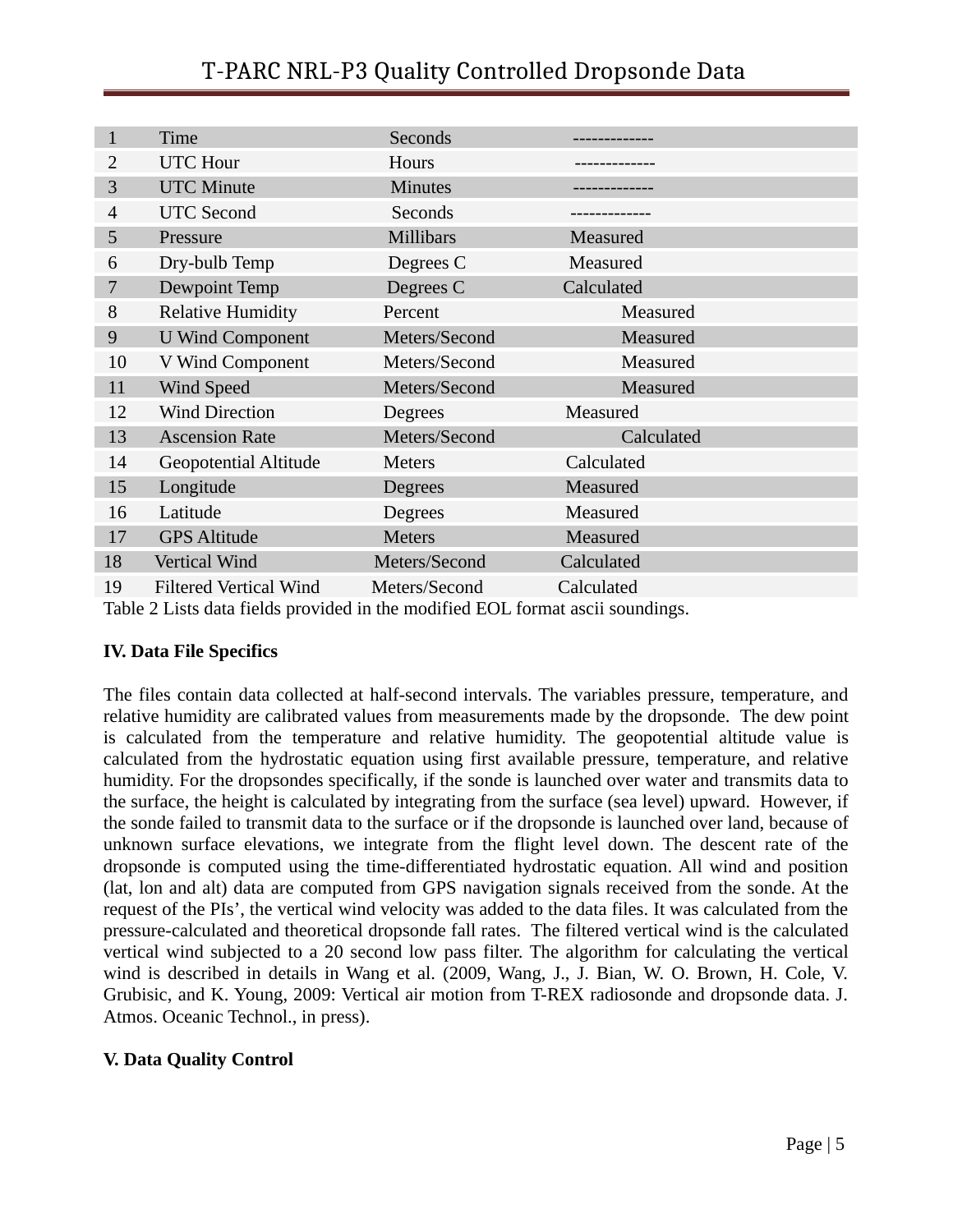- 1. We first identified dropsondes manufactured in 2008 that were deployed before September 12, 2008. The GPS receivers for these soundings were incorrectly configured to groundbased mode rather than aircraft mode. We evaluated the data files to determine the impact this configuration error would have on the GPS data and the results are presented below in section VI.
- 2. Temperature and relative humidity profiles from the raw soundings were examined to determine if all of the files contained data, and to ensure that nothing looked suspicious. Doing this allows us to determine if there were any errors with the automatic launch detect, or if a sounding was started up, but not launched.
- 3. The raw soundings files were run through the Atmospheric Sounding Processing ENvironment (ASPEN) software, which quality-controls and analyzes the data, performs smoothing, and removes suspect data points.
- 4. Time series plots of temperature (Figure 1), RH, wind speed, and fall rate with respect to altitude, were used to examine the consistency of soundings launched during each flight, and to show the variability of soundings from different missions. These plots are also used to determine if the sounding did not transmit data to the surface, or if a dropsonde was launched over land. In these cases, when aircraft data is available, the soundings are re-run through ASPEN with geopotential altitude calculated from flight level downward.
- 5. Profiles of temperature, RH, wind speed and vertical velocity from the quality controlled soundings are visually evaluated for outliers, and are used to determine if there was a "fast fall" caused by failure of the parachute to properly deploy.
- 6. Histograms of pressure, temperature, relative humidity, wind speed and wind direction were then created to examine the distribution, range, and characteristics of each parameter

#### **VI. Results**

- 1. One hundred soundings (collected before September 12, 2008) contained a GPS receiver configuration error. They were incorrectly set to ground-based mode rather than aircraft mode. After September 11, 2008 dropsondes were reconfigured prior to use. The incorrectly configured soundings were thoroughly evaluated to determine how this error would affect data quality. Based on comparisons between pressure calculated and GPS measured descent rate (DZ/DT), calculated and GPS measured position, and based on evaluation of GPS altitude, we determined that 31 soundings contained questionable GPS data (including latitude, longitude, GPS altitude, wind speed and wind direction). Additionally, the configuration error appears to have reduced the number of satellites the dropsondes were able to lock on to during flight. For the 31 soundings where calculated and measured DZ/DT did not agree well, all data measured from the GPS were set to missing. Twentytwo soundings with the configuration error contained no GPS data. The remaining 47 soundings had good agreement between the calculated and GPS measured DZ/DT and the data files still contain GPS data where satellite lock was greater than five.
- 2. Twenty six dropsondes experienced delays or failure of the launch detect. Launch detect errors result from the launch detect mechanism (a pin inserted in the sonde) failing to disengage at the time the dropsondes are released. Additionally, many of these soundings had failure of the parachute to properly deploy prior to the time launch was detected. Failure of the parachute to deploy results in dropsondes falling at a faster rate (and sometimes tumbling) causing wind speed and direction to be unreliable. Wind data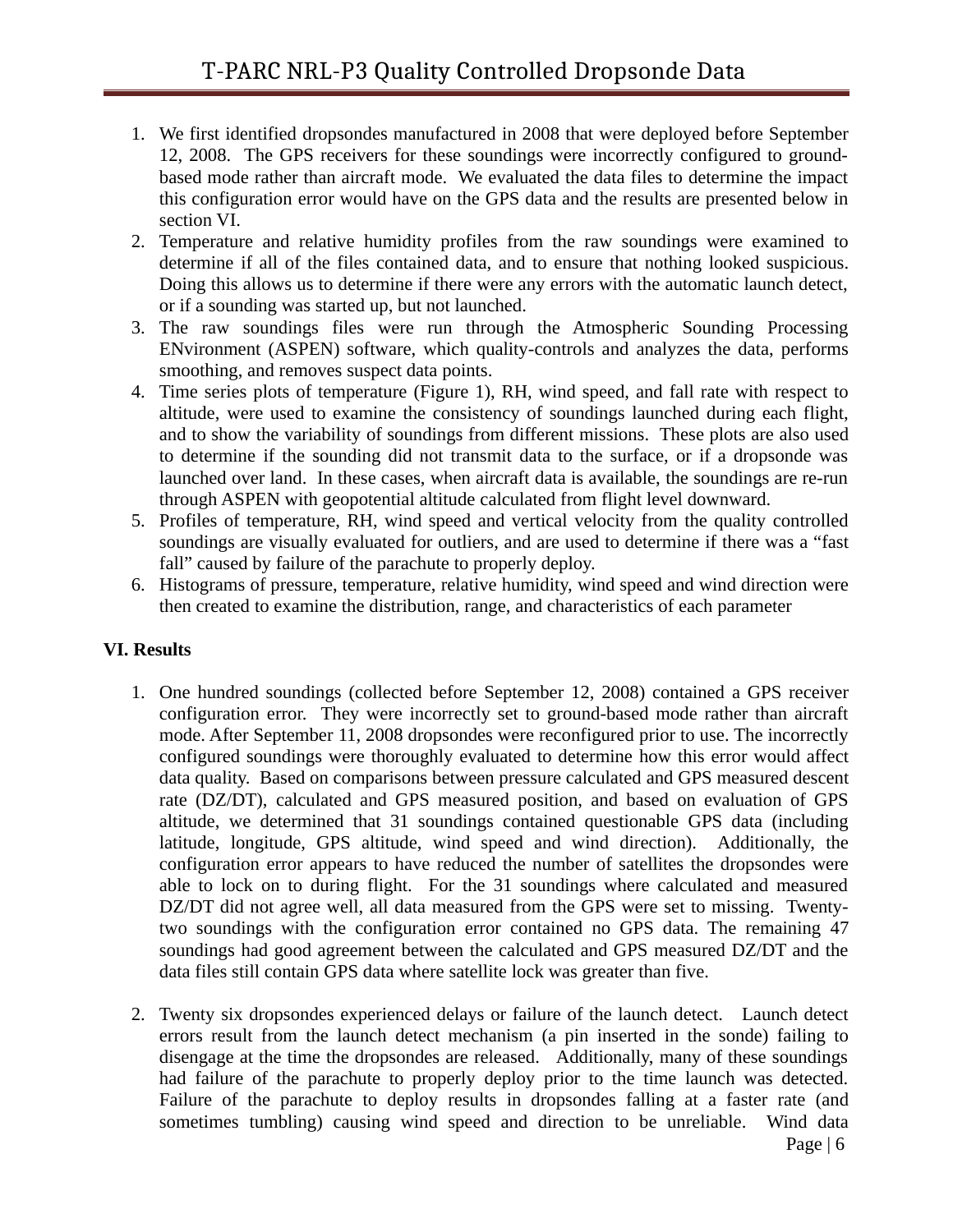recorded during the fast fall portion of the soundings and associated vertical velocity have been set to missing. The soundings listed below have all been corrected for delays in the launch detect. The filenames have been changed to reflect the actual launch time and the aircraft data from time of launch was retrieved and entered into the soundings as well.

| <b>Original Filename</b> | <b>Corrected Filename</b> |
|--------------------------|---------------------------|
| D20080816_005735.3       | D20080816_005907_P.3      |
| D20080816 011620.4       | D20080816 011544 P.4      |
| D20080816 035914.3       | D20080816 035857 P.3      |
| D20080816_221948.1       | D20080816_223756_P.1      |
| D20080817 015804.4       | D20080817 015729 P.4      |
| D20080817 021026.1       | D20080817 021804 P.1      |
| D20080818 002324.2       | D20080818 002302 P.2      |
| D20080818 005111.4       | D20080818 004954 P.4      |
| D20080828_030442.4       | D20080828 030432 P.4      |
| D20080901 195107.4       | D20080901 195046 P.4      |
| D20080901 233339.2       | D20080901 233318 P.2      |
| D20080908_045535.4       | D20080908_045506_P.4      |
| D20080908_050301.2       | D20080908_050236_P.2      |
| D20080909_023621.4       | D20080909_023609_P.4      |
| D20080909_042713.1       | D20080909 042648 P.1      |
| D20080909_044756.4       | D20080909 044745 P.4      |
| D20080909_051857.4       | D20080909 051836 P.4      |
| D20080919_011200.2       | D20080919 012013 P.2      |
| D20080922 011622.4       | D20080922 012102 P.4      |
| D20081003 003411.4       | D20081003 003354 P.4      |
| D20081003 005510.4       | D20081003_005431_P.4      |
| D20081003 010434.2       | D20081003 010419 P.2      |
| D20081003 030900.2       | D20081003 030845 P.2      |
| D20081004 013604.2       | D20081004 015111 P.2      |
| D20081004 023333.2       | D20081004 023316 P.2      |
| D20081004 051911.2       | D20081004 051857 P.2      |
| D20081004 070052.4       | D20081004 070031 P.2      |

3. Seven soundings were classified as "fast fall drops" meaning the parachute failed to deploy, however launch was accurately detected. Fast fall dropsondes have a descent rate of almost twice the normal speed. With fast fall drops, the wind measurements are unreliable so for these cases, wind speed, wind direction and vertical velocity were set to missing.

| <b>Parachute Failure - "Fast Fall Dropsondes"</b> |
|---------------------------------------------------|
| D20080816_005907_P.3                              |
| D20080816 223756 P.1                              |
| D20080817 234308 P.2                              |
| D20080818 030631 P.1                              |
| D20080911 013242 P.4                              |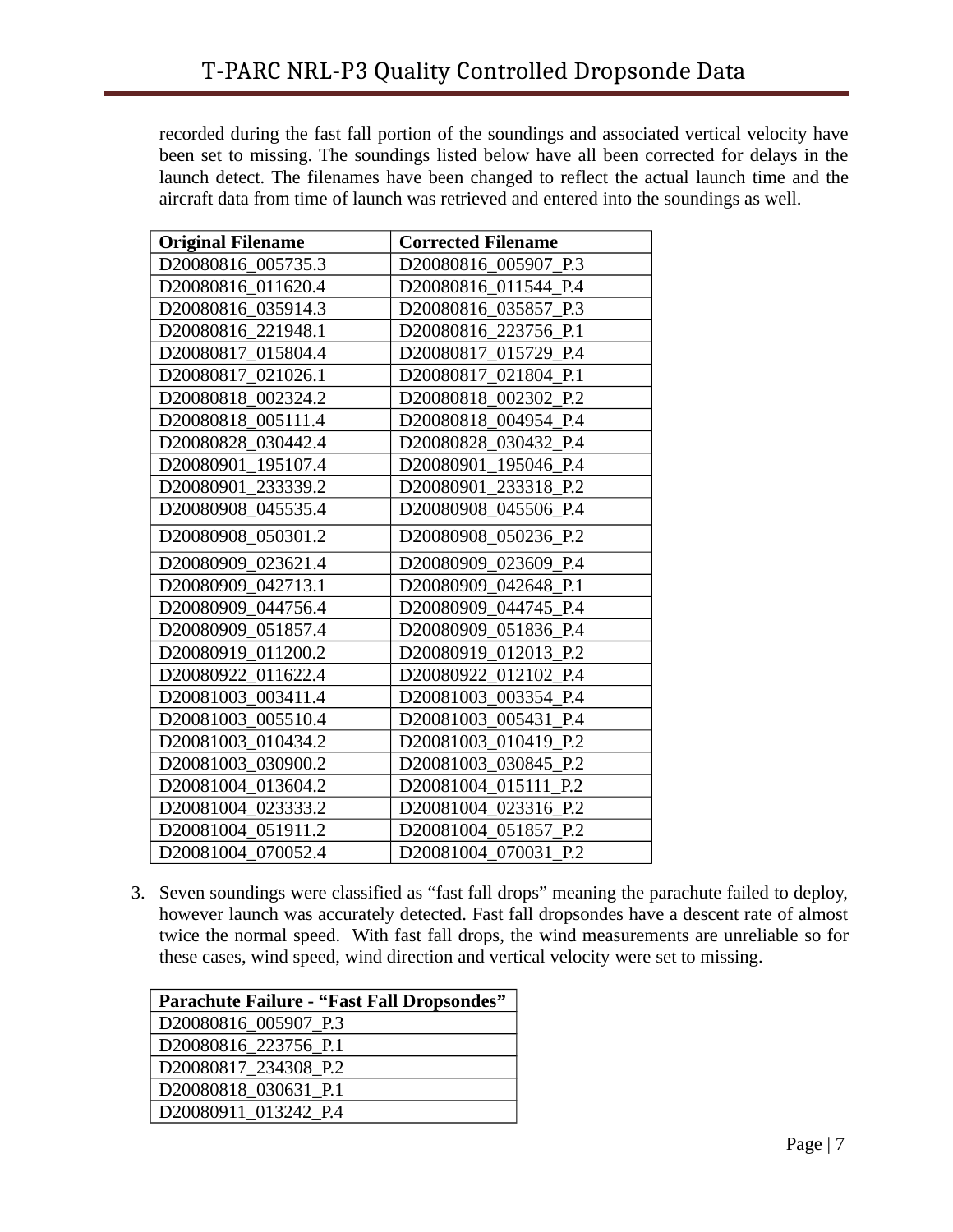| D20080917 014102 P.2 |  |
|----------------------|--|
| D20080917_015209_P.3 |  |

4. Nine soundings were removed from the final archive because they contained very little data (of poor quality), or the dropsondes were started up, but never launched.

| Files not included in final archive |
|-------------------------------------|
| D20080816_005236_P.1                |
| D20080816_005435_P.2                |
| D20080818_013438_P.4                |
| D20080829 010236 P.1                |
| D20080908_024556_P.1                |
| D20080911_020404_P.4                |
| D20080922_010341_P.2                |
| D20081003_030223_P.4                |
| D20081003 015832 P.2                |

5. Five dropsondes were launched with the protective temperature and relative humidity cap left on. These caps are meant to protect the sensors before flight. The following sounding files were deleted from the final archive

| Cap left on dropsonde |
|-----------------------|
| D20080829 030904 P.4  |
| D20080909 031848 P.4  |
| D20080914 020331 P.1  |
| D20080918 004734 P.2  |
| D20080922 011455 P.2  |

6. Six dropsondes did not transmit to the surface. The geopotential altitude in these soundings was calculated from flight level downward.

| <b>Geopotential Altitude</b><br>calculated from Flight Level<br>downward |
|--------------------------------------------------------------------------|
| D20080816_225236_PQC.eol                                                 |
| D20080818_034605_PQC.eol                                                 |
| D20080913_202306_PQC.eol                                                 |
| D20080914_014949_PQC.eol                                                 |
| D20080917_014102_PQC.eol                                                 |
| D20080919_012013_PQC.eol                                                 |

7. Eleven sounding experienced interference from another dropsonde started up on the same frequency. This most often occurred just before the NRL-P3 dropsondes hit the surface, and did result in a loss of some data. Measurements collected during interference from the other dropsondes were removed from the NRL-P3 dropsonde files.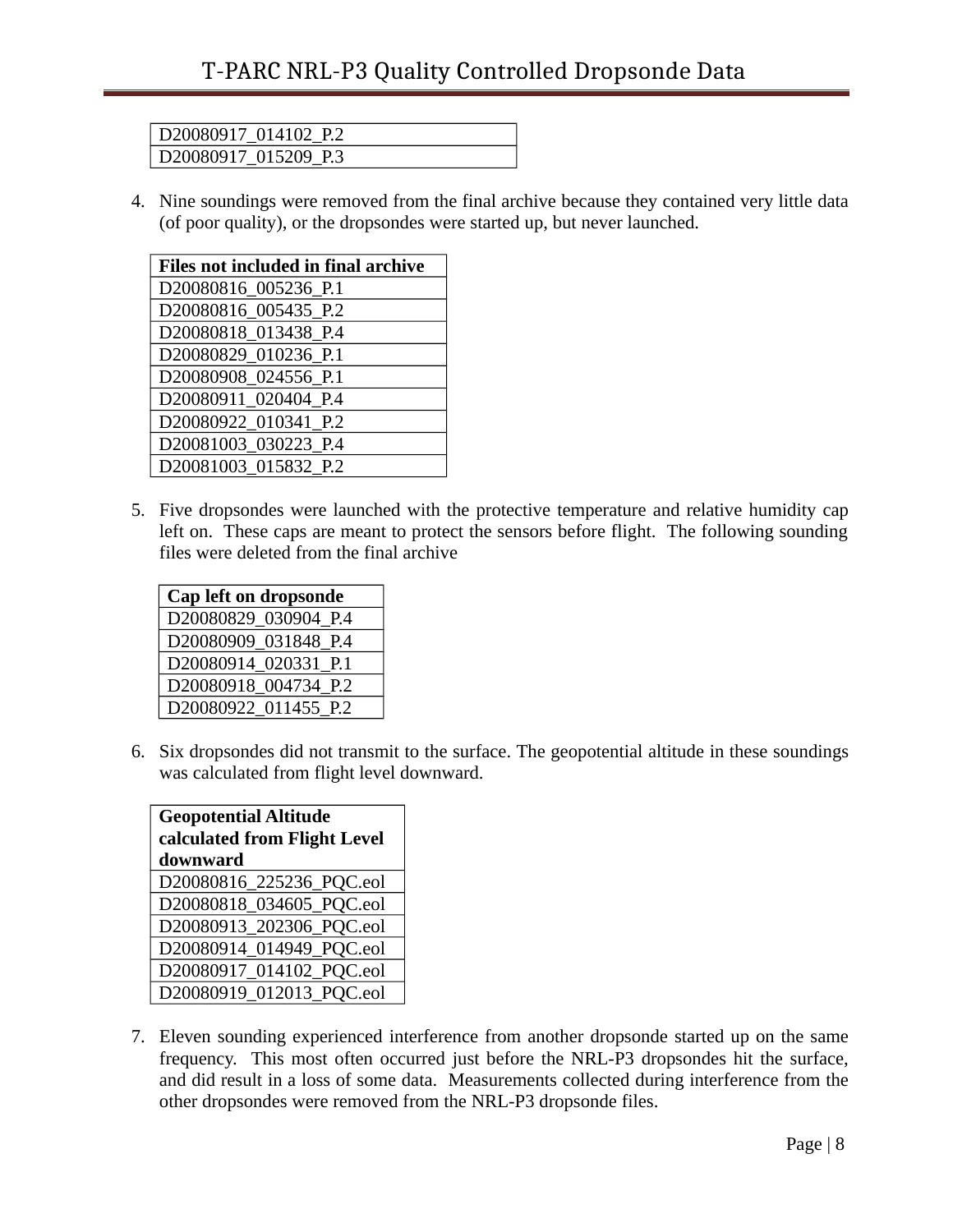| <b>Interference with</b> |  |
|--------------------------|--|
| another dropsonde on     |  |
| the same frequency       |  |
| D20080818 034605 P.2     |  |
| D20080901 213511 P.2     |  |
| D20080908 044950 P.1     |  |
| D20080908 040220 P.1     |  |
| D20080913 202306 P.1     |  |
| D20080913 202525 P.4     |  |
| D20080914 014949 P.1     |  |
| D20080914 020331 P.1     |  |
| D20080917 014102 P.2     |  |
| D20081002 222431 P.2     |  |
| D20081004 054149 P.4     |  |

8. One hundred ten soundings contained bad flight level temperature and relative humidity collected from the aircraft. The aircraft temperature sensor broke, during a ferry trip, when icing occurred and these incorrect measurements were transferred to the aircraft data line of the dropsonde files. The incorrect temperature measurements were also used to calculate the relative humidity entered into the soundings. Corrections were applied to the aircraft data and those new values were entered into the dropsonde sounding files.



# TPARC P3 Dropsonde (1-475) - Temperature